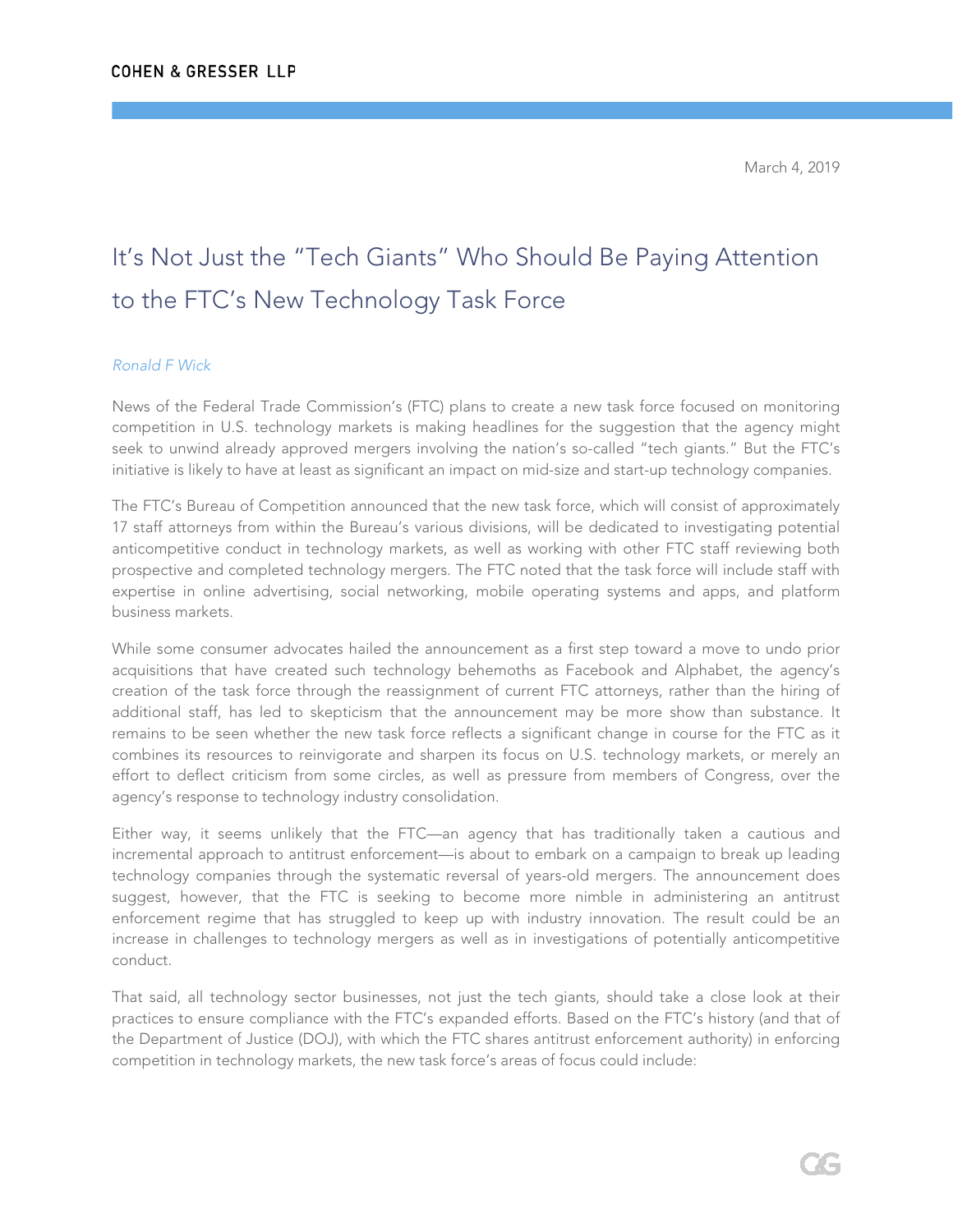*Non-horizontal mergers and acquisitions.* While the vast majority of merger enforcement activity focuses on "horizontal" mergers between direct competitors, substantial consolidation in the technology industry has occurred through "vertical" mergers between companies at different levels of the supply chain, between companies offering complementary products, or between potential competitors. While the FTC may be reluctant to seek to unwind transactions that it might now regret having allowed to proceed, it may be more willing to challenge non-horizontal deals in an effort to contain industry consolidation.

The DOJ's recent attempt to block AT&T's acquisition of Time Warner—the first time the DOJ has challenged a "vertical" merger through litigation in nearly 40 years—though unsuccessful, may prove helpful to the FTC in this area. In holding that the DOJ failed to meet its evidentiary burden to show that the merger was likely to substantially lessen competition, the district court opinion included an elaborate analysis of the legal framework for a vertical merger case. That analytical framework went unchallenged on appeal, and undisturbed by the D.C. Circuit's affirmance of the decision last week. The district court's analysis could provide a valuable blueprint for subsequent non-horizontal merger cases with fact patterns more favorable to the government.

*Collusive personnel practices.* Following the settlement of private litigation against several major technology companies involving agreements not to hire each other's employees, the FTC and DOJ issued antitrust guidance in 2016 warning against personnel-related agreements that violate the antitrust laws—particularly "no-poaching" and "wage-fixing" agreements. Both agencies have subsequently brought enforcement actions alleging such unlawful agreements by employers.

*Single-firm conduct.* Early antitrust enforcement in the technology sector focused on potentially monopolistic conduct, particularly where one company allegedly sought to exploit control over a key utility (such as the Windows operating system in the Microsoft litigation) to restrain competition in an adjacent market by selling the adjacent products as a package or by restricting competitors' access to the utility. Such enforcement actions have proven to be an uphill battle, as courts have taken an increasingly narrow view of the antitrust theories permitting such challenges, and the agencies have been increasingly reluctant to bring them. One focus of the task force may be to revisit that reluctance.

In short, if the FTC is serious about a more rigorous approach to antitrust enforcement in the tech sector, its enforcement history suggests that it is more likely to police competition through stricter prospective merger review and through conduct enforcement than through retrospective attempts to re-structure existing markets. Such an approach could impact mid-size companies and start-ups at least as much as the tech giants. Careful review of acquisition strategies, as well as marketing strategies that seek to leverage unique technologies to expand into new markets, will take on heightened importance.